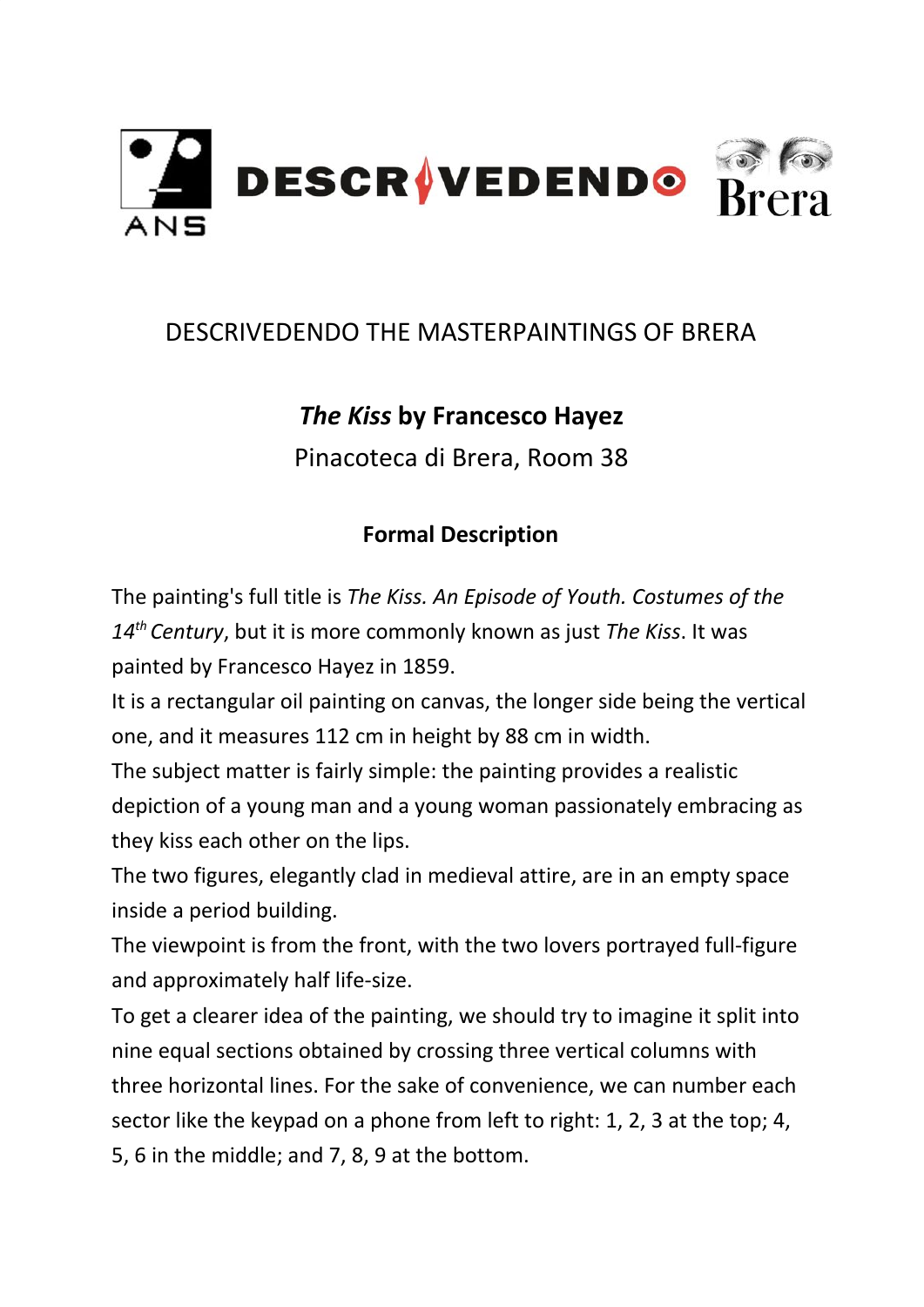Let us begin our description with the central sections, 5 and 8 (and 2, in part) which is where the two young lovers are situated in the painting. They are standing one in front of the other: the girl in the foreground with her back towards us is almost enveloped by the boy who, on the contrary, is facing us.

The boy is taller and has to lean down to kiss his beloved, gently holding her head in his hands, lifting her face with his right hand while holding her neck with his left. His right leg is planted firmly on the ground, while his left leg is bent and his left foot rests on the first of three steps rising into what we've called section 9 of the painting.

The young girl in her lover's arms arches her back to meet his face as he leans forward, gripping his shoulder with her left hand. To kiss him, she turns almost imperceptibly towards us, showing us the left-hand silhouette of her body and the outline of her face.

The painter has taken meticulous care in depicting their medieval costume.

The boy wears a pointed, taupe-coloured cap with dark feathers on one side, his long, frizzy brown hair emerging from beneath it and his face almost totally concealed by it.

His full brown cloak reaches almost to his knees and, in slipping off his right shoulder, allows us to see part of his dark green doublet beneath. We can just make out a dagger tucked into his belt beneath the open cloak. A pair of red hose and brown leather shoes complete his attire. The girl has long brown hair, parted in the middle in a loose style allowing it to fall softly down to her shoulders.

She wears a long, sky-blue gown with a tight bodice, tight sleeves and full skirts falling to the floor, its sheen suggesting that it is made of silk satin. Beneath her gown we can see a white chemise peeping out at collar and cuff and pulled out to form a voluminous puff at the elbow. The cuff and collar of the gown are decorated with gold embroidery and she wears a thin gold belt around her waist.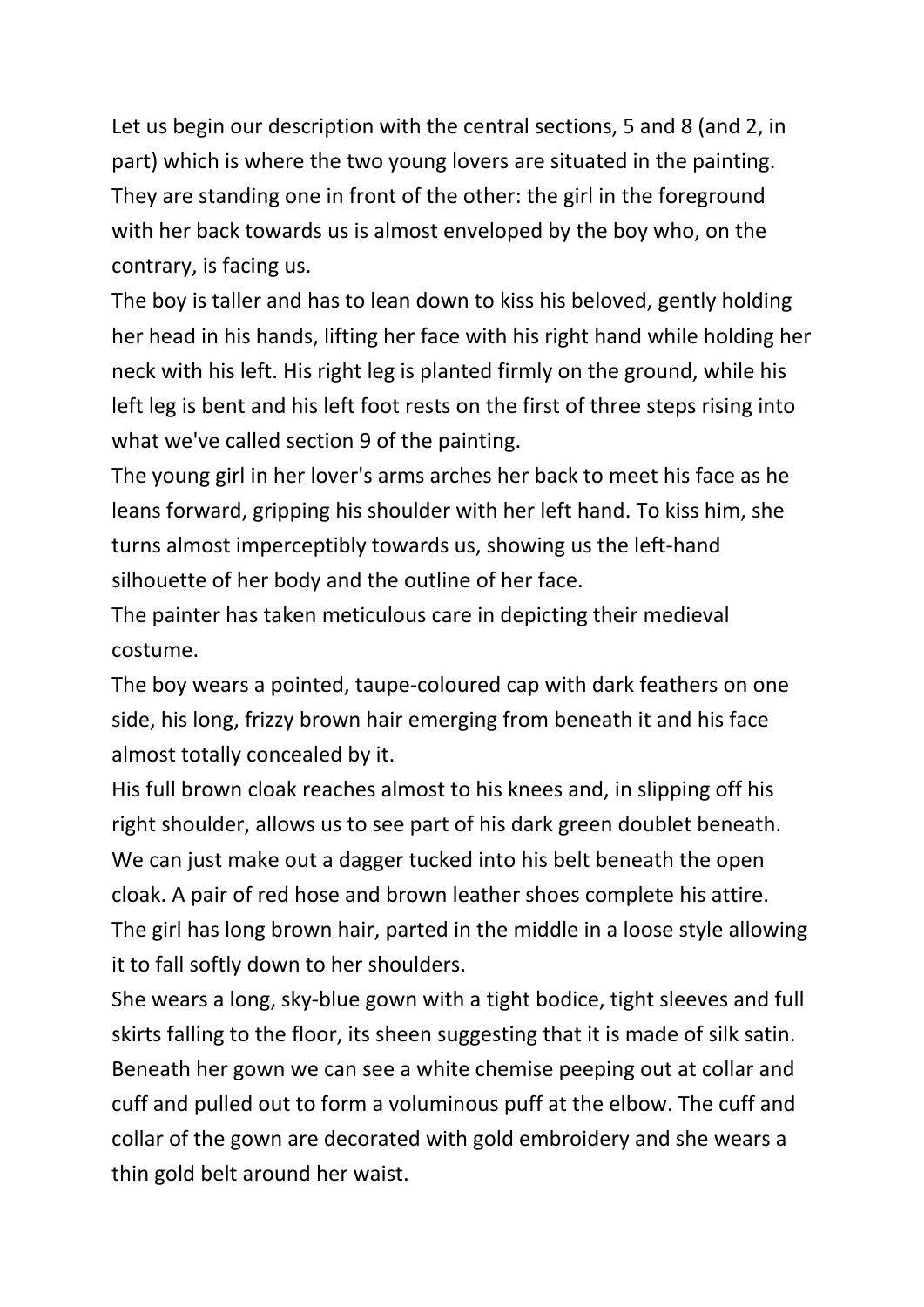A wall made of light-coloured blocks of squared stone provides the backdrop to the scene, particularly in sectors 2, 3 and 6, while the floor is laid with brick-coloured terracotta tiles in a herringbone pattern and occupies sectors 7 and 8, breaking off in sector 9 where we find three large, light-coloured stone steps leading up to an unspecified area outside the picture.

A tall, thin engaged column on the stone wall in sectors 1 and 4 frames an opening leading into a fairly dark space. We can only see part of the arch leading into it, the rest of the arch being outside the picture.

Beyond the opening with its pointed arch in sector 4, another weakly lit space opens up to reveal a barely perceptible backlit human figure going down to the floor below.

Apart from this dark area on the left, the scene is brightly lit, the light coming from a source outside the painting at 10 o'clock.

The light strikes the girl's left side especially strongly, creating reflections that are almost white in the folds of her sky-blue satin gown and casting the two young lovers' strong shadow onto the staircase and the right-hand side of the painting. The bright colours used for the two lovers' costumes, bathed in light, stand out sharply against the starkly neutral background.



The formal description, certified by DescriVedendo, was produced by the Pinacoteca di Brera's Education Service in conjunction with the *DescriVedendo* team and with the not-for-profit Associazione Nazionale Subvedenti, thanks to the support of the Lions Clubs International Milano Borromeo and Milano Duomo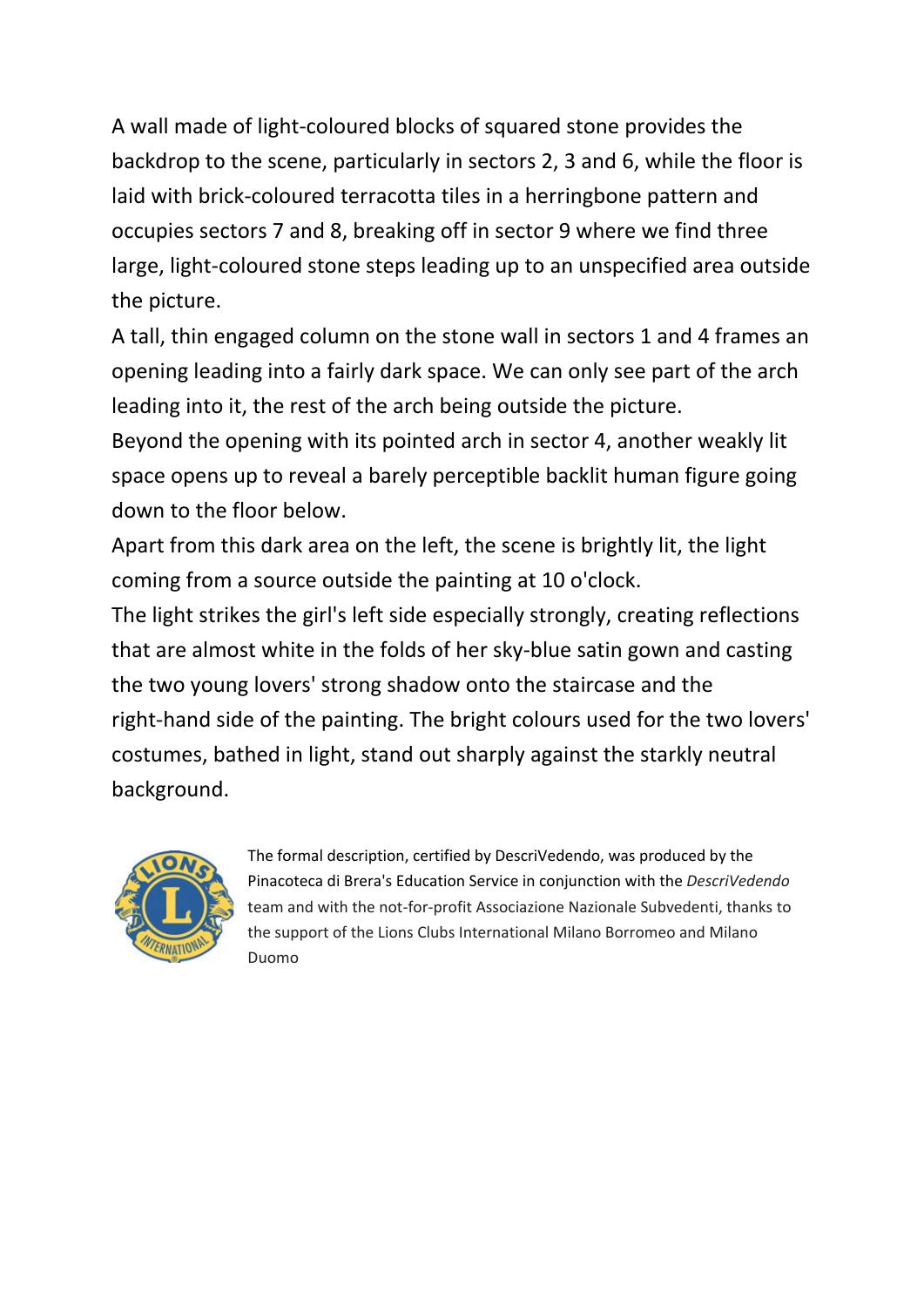## **Art Historical Description**

This painting, which has proven extremely popular with the critics and the general public even since it was first shown at the Accademia di Brera's annual exhibition, is as celebrated today as it was back then; in fact it has become one of the Pinacoteca's best-known works and one of the most famous pictures in the whole of Italian  $19<sup>th</sup>$  century art. There are numerous versions of *The Kiss*, the subject having proven instantly successful and allowing Francesco Hayez to replicate it many times over. Brera holds the first version, donated by Alfonso Maria Visconti di Saliceto who commissioned the picture, which was painted in 1859. In that year the troops of Vittorio Emanuele II, King of Sardinia and later Italy's first King, allied with the French Army led by Napoleon III, defeated the Austro-Hungarian Army in the Second War of Independence and victoriously entered the city of Milan. The liberation of Lombardy and the Veneto from the foreign yoke paved the way for the unification of Italy, which was proclaimed in 1861.

Despite its subject matter associated with love, we should view the picture in the context of what is known as Historical Romanticism, a style which Hayez championed in Italy. In *The Kiss*, the depiction of an episode from history or literature set in the past has become an allegory of the present and an expression of values closely associated with the Risorgimento (as Italy's unification movement is known) when civic engagement and love of country prevailed over personal sentiment. For all its medieval setting and costumes, the scene conjures up a picture of a patriotic volunteer taking his leave of his loved one. Hayez, who joined other artists in using his art to testify to the Risorgimento struggle, celebrates here the expectations and enthusiasm of his own day. The concepts of hope and a strong civic sense are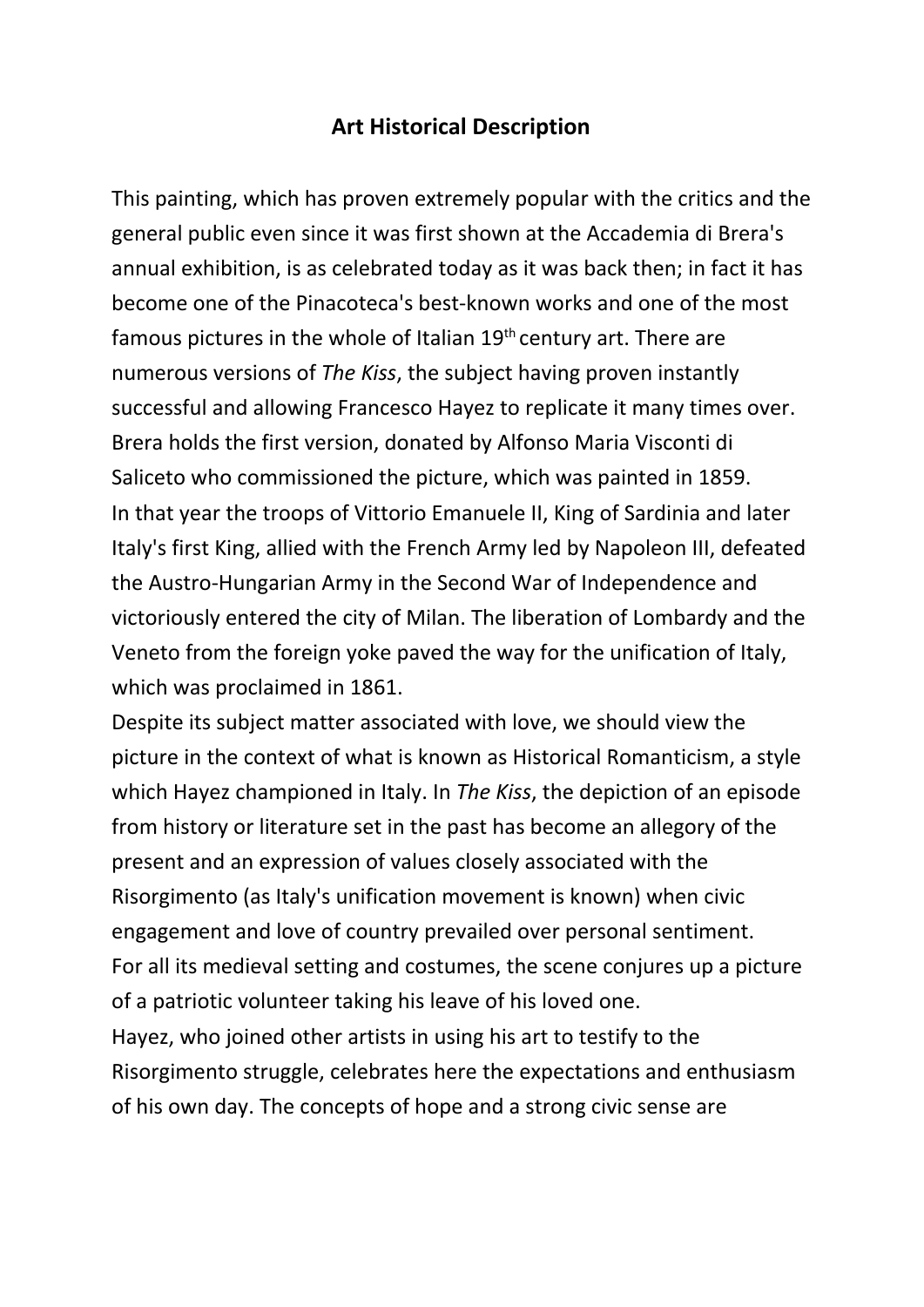expressed in this picture in an image whose very conciseness makes it hugely effective.

The two figures' half-concealed faces and the presence of only a handful of other elements cause us to focus all our attention on the action taking place, which consists of gestures as natural as they are riveting and passionate. The secret of the power in this painting, which has become something of an icon, probably lies in its depicting a kiss with such immediacy that it has become a timeless image.

Born in Venice in 1791, Francesco Hayez attended the Academy of Fine Arts in the city before going on to complete his studies in [Rome](http://www.treccani.it/enciclopedia/roma/) under great Neoclassical sculptor Antonio Canova's protective wing. On the strength of the experience that he built up amid ancient Classical sculpture and in Raphael's Stanze in the Vatican, he moved to Milan where he was to spend most of the rest of his working life. He immediately began to frequent the city's intellectual circles comprising fervent supporters of the Risorgimento movement, and indeed he himself became one of the chief exponents of that movement along with Verdi and Manzoni, to the point where Giuseppe Mazzini dubbed him the "nation's painter bard". While in Milan he trained future generations of artists, being appointed to the prestigious post of Professor at the Accademia di Brera in 1850. A highly skilled portrait artist and a tireless draughtsman, he died in 1882 at the age of 91.

*The Kiss*, a mature work, contains a number of features that are typical of his painting, for example its stage-like composition and the unimpeachable elegance of his draughtsmanship. His sensitive handling of light and colour, a legacy of his Venetian birth and a product of his lengthy study of the work of Titian and Giorgione, is seen at its absolute best in the girl's sky-blue satin gown. Reflecting a ploy much affected by Hayez, the neutral tones of the background and the diffused light skilfully modulated in space serve to highlight the bright colours of the figures in